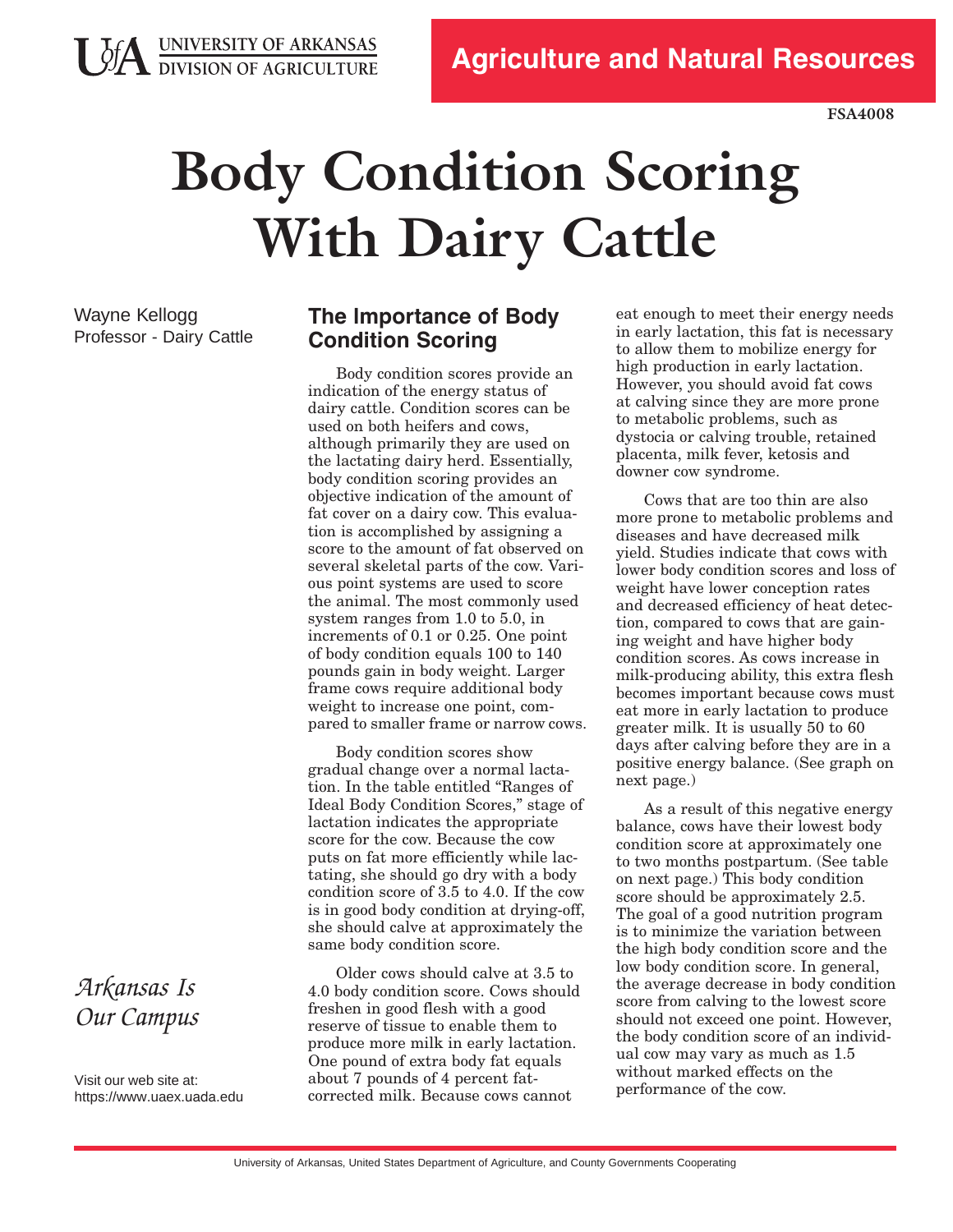| <b>Ranges of Ideal Body Condition Scores</b> |               |
|----------------------------------------------|---------------|
| <b>Stage of Lactation</b>                    | <b>Score</b>  |
| Drying-off                                   | $3.5 - 4.0$   |
| Calving (older cows)                         | $3.5 - 4.0$   |
| One-month postpartum                         | $2.5 - 3.0$   |
| Mid-lactation                                | 3.0           |
| Late lactation                               | $3.25 - 3.75$ |
| Calving (first lactation)                    | 3.5           |

Feeding your herd properly allows you to avoid extremes in body condition score; i.e., 2.0 or less and above 4.0. It is important to balance the ration for the cow in early lactation so that her body condition score is not less than 2.5, while at the same time feeding the cow that is toward the end of her lactation so that her body condition score is not above 4.0. To do this, the feeding program must be fine-tuned so that total mixed rations for one group are balanced for its level of production. Also, if you are feeding your cows as

one group or herd out of the parlor, then you must feed more grain to your higher-producing cows compared to your lower-producing cows.

The graph below shows the typical lactation curve for a lactating cow and the energy intake and body weight for the cow. It is necessary to feed a higher-producing cow more compared to the lowerproducing cow. She may not be able to consume enough to meet her energy needs. The higher-producing cow will then be losing weight and will be more apt to be a problem breeder by either not being detected in heat or having a reduced conception rate. In general, a typical cow will be in a negative energy balance until around 50 to 60 days in milk and will begin to gain 4 to 5 pounds of body weight per week. (If one body condition score is 125 pounds and she is gaining 5 pounds per week, then it will take 25 weeks for her to gain one body score.) If she is already 8 weeks into lactation before she gets into the positive energy balance, then she will be near the end of lactation before she completely gains one body condition score.

#### **Effect of Lactation Stage on Milk Production, Ration Intake and Body Weight**

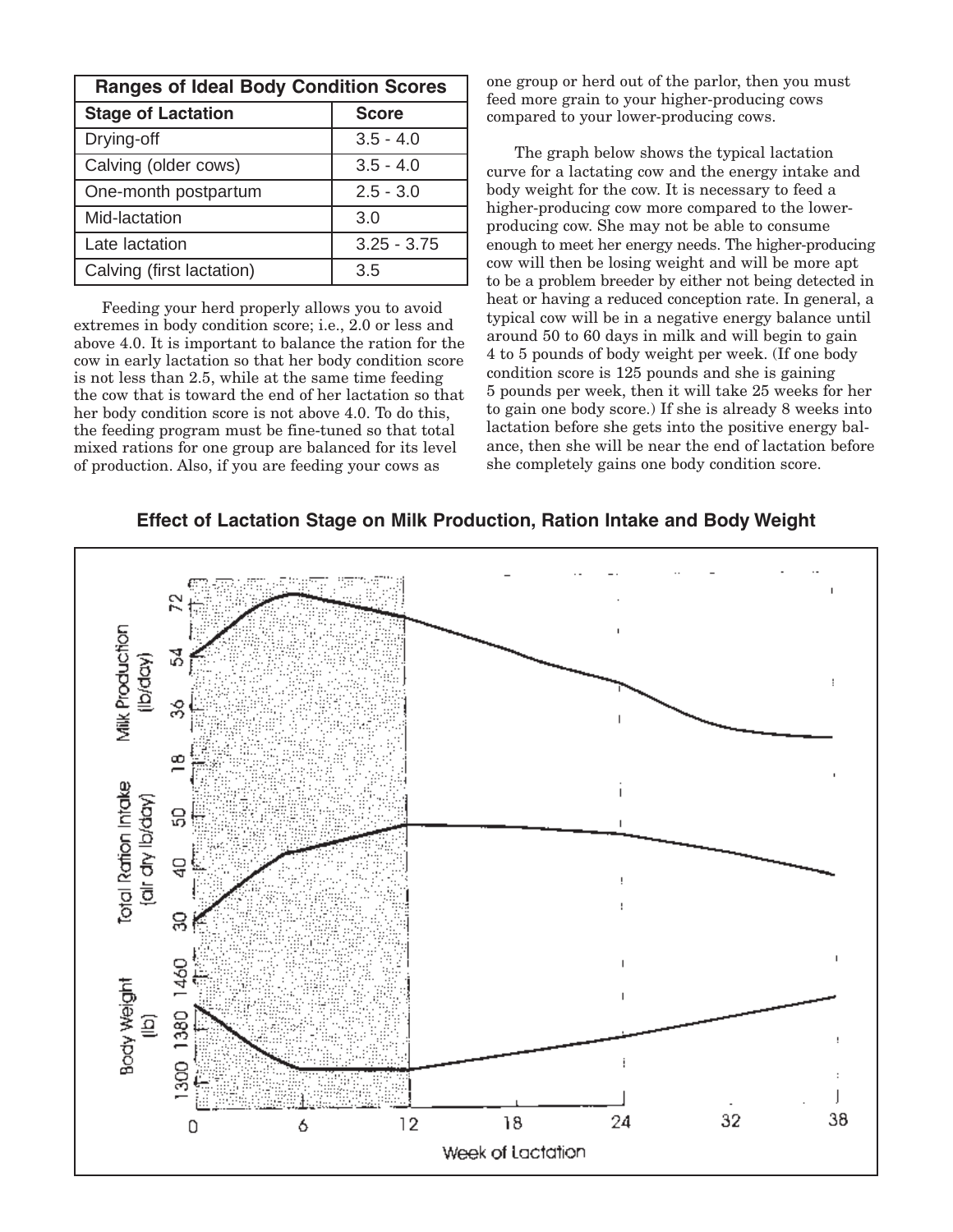# No Matter How You Look At It... **Body Condition Scoring**

# Is An Important Part of Modern Dairy Management.

In the dairy cow, body condition is an indicator of the amount of stored energy reserves and changes with different stages of<br>lactation. Fresh cows in peak lactation tend to be in a negative<br>energy balance and therefore lose body condition. Late lactation<br>cows, dry cows and low producers and gain condition. There is no one ideal body condition score. There is a range of desirable scores which change for individual cows over the different stages of each lactation.

Dairy farmers should regularly evaluate the body condition of their cows and heifers so they can fine-tune feeding and management<br>practices. Adequate body reserves are necessary to maintain health, production and reproductive efficiency. Underconditioned cows are prone to reduced milk production and poor persistency of lactation. Overly conditioned cows are predisposed to calving difficulties, fatty liver syndrome, impaired reproduction and metabolic disorders.

Body condition scoring of cattle is an essential management tool for<br>the progressive dairy farmer. It can be mastered with a little training and good observation skills, using both sight and touch to evaluate each cow.



 $BCS = 1$ 





Photos by Craig Johnson



**EIANCO** 

**ANIMAL HEALTH** 

 $BCS = 3$ 



 $BCS = 4$ 



 $BCS = 5$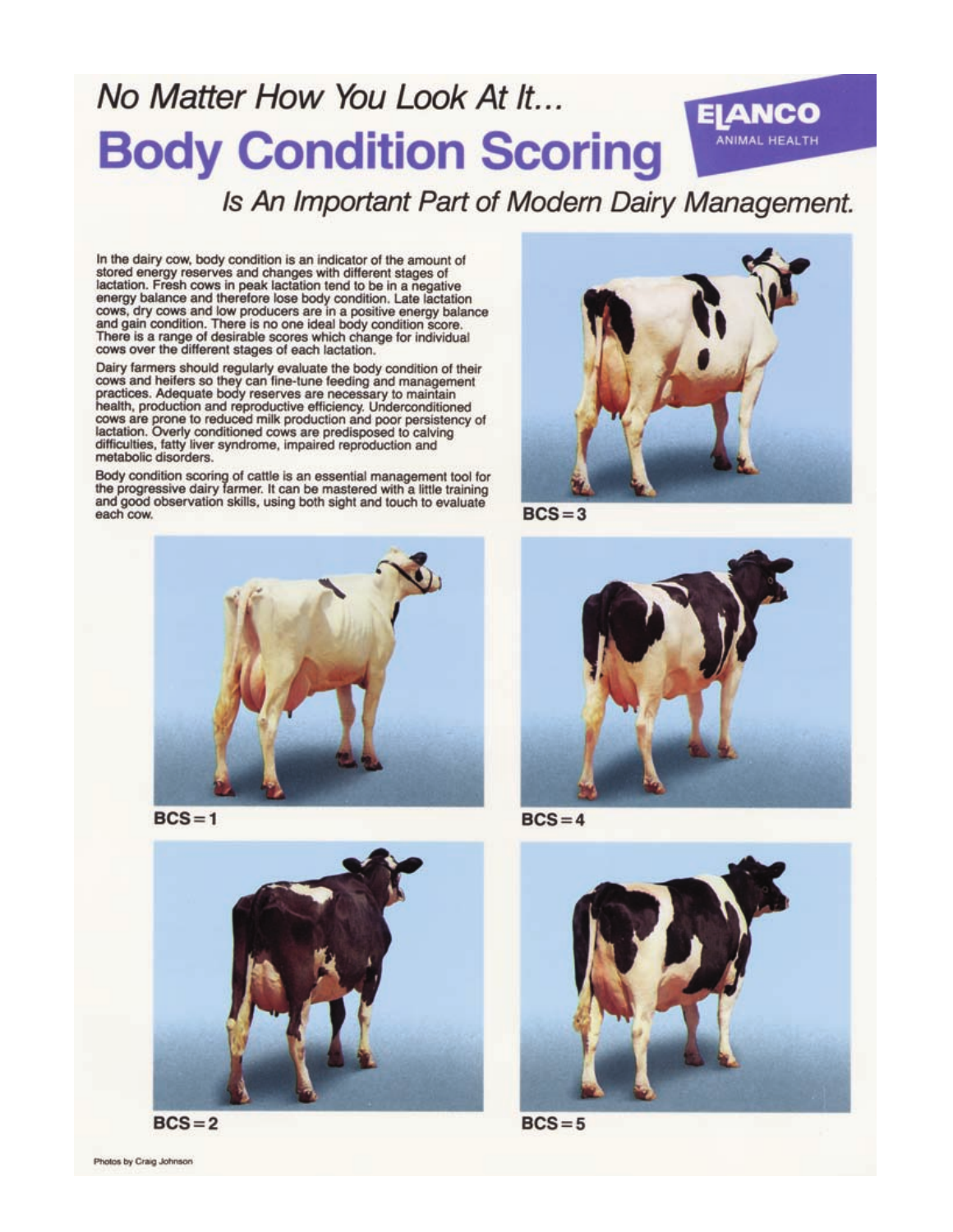# No Matter How You Look At It... **Body Condition Scoring**

...Is An Important Part of Modern Dairy Management.



 $BCS = 1$ Deep cavity around tailhead. Bones of pelvis and short ribs sharp and easily felt. No fatty tissue in pelvic or loin area. Deep

depression in loin.



#### $BCS = 2$

Shallow cavity around tailhead with some fatty tissue lining it and covering pin bones. Pelvis easily felt. Ends of short ribs feel rounded and upper surfaces can be felt with slight pressure. Depression visible in loin area.



#### $BCS = 3$

No cavity around tailhead and fatty tissue easily felt over whole area. Pelvis can be felt with slight pressure. Thick layer of tissue covering top of short ribs which can still be felt with pressure. Slight depression in loin area.



 $BCS = 4$ 

Folds of fatty tissue are seen around tailhead with patches of fat covering pin bones. Pelvis can be felt with firm pressure. Short ribs can no longer be felt. No depression in loin area.



 $BCS = 5$ 

Tailhead is buried in thick layer of fatty tissue. Pelvic bones cannot be felt even with firm pressure. Short ribs covered with thick layer of fatty tissue.

**Elanco Animal Health** A Division of Eli Lilly and Company **Lilly Corporate Center** Indianapolis, Indiana 46285, U.S.A.

IANCO

ANIMAL HEALTH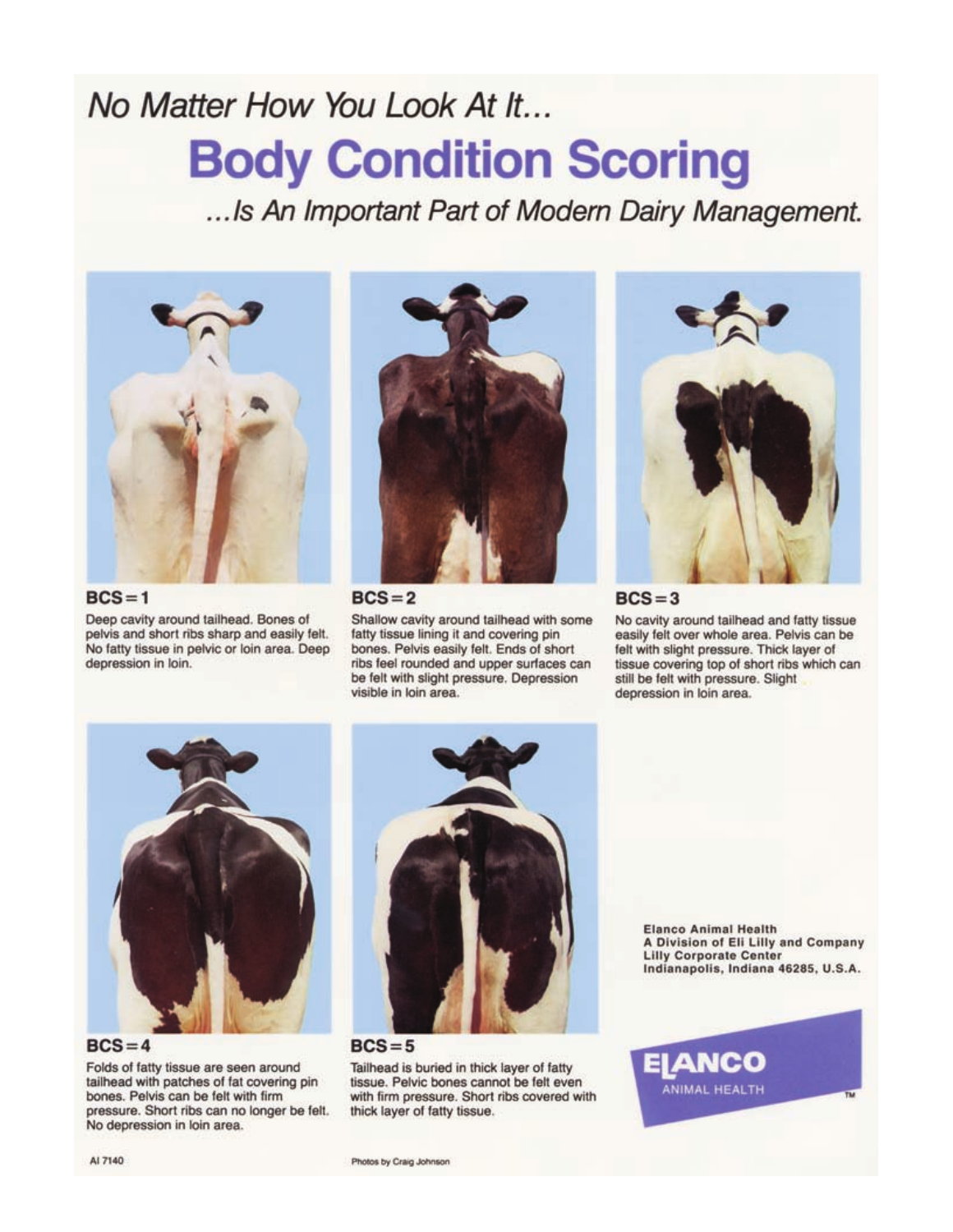Sudden changes in body condition scores allow you to detect health problems in your herd. If a cow is sick and quits eating, her body condition score can change dramatically in less than a week. For example, if a cow has a displaced abomasum (a twisted stomach) soon after calving, her body condition score can drop from 4.0 to 2.0 in less than a week if she quits eating and is still producing reasonable quantities of milk. This example would be the extreme in using body condition scores to indicate health problems in the herd. Other examples might include low scores in heifers or cows that have a heavy parasite load. These animals will generally not put on flesh like animals that are in good health. Also, cows or heifers that have a low-grade respiratory infection will not be maintaining or increasing body condition scores like healthy animals. A cow with Johne's disease (paratuberculosis) may be an isolated example in a herd of otherwise healthy cows. Her body condition score of less than 2.0, in extreme cases, would contrast to the remainder of the herd, which should range from 2.5 to 4.0.

Both the herd's health and feeding can be related to low body condition scores. Excessive feeding of concentrate in the ration, especially when feeding low quality forages, can result in acidosis and a decrease in body condition score.

## **How to Evaluate Body Condition Score**

Body condition scores will range from 1.0 to 5.0, using increments of 0.1, and will vary from one evaluator to the next. The point system itself may vary. As long as the same individual evaluates the animals each time and that person is consistent in assigning scores to a cow, the information will be very useful. Changes in body condition score are what are important.

#### **Several aids are available to assist you in body condition scoring.**

Pages 3 and 4 of this fact sheet are a body condition card provided by Elanco Animal Health (Lilly Corporate Center, Indianapolis, IN 46285). For dairy replacement heifers, a body condition scoring guide is available from Roche Animal Nutrition and Health, Hoffmann-LeRoche, Inc., 340 Kingsland Street, Nutley, New Jersey 07110-1199, Attention: Agridex.

Arm and Hammer (Church and Dwight Company, Inc., 469 N. Harrison Street, Princeton, NJ 08543; phone  $1-800-526-3563$ ) also provides an excellent booklet on body condition scoring. It has pictures and descriptions of animals that can be used for body condition scoring. These descriptions are listed below.

#### **Body Condition Score**

**1.5** "The cow, with a body condition score of 1.5, is ideal for demonstrating the key indicators, but little else. Each vertebra is sharp and distinct

along the backbone. The short ribs are also visible as individual bones. The ligaments connecting the sharp and well-defined hook and pin bones to the backbone are easily seen. Her thurl is extremely dished in and the area on either side of the tailhead is sunken and hollow. There are folds of skin in the depression between the tail bone and pin bone."

- **2.0** "The cow is too thin. She may be in good health, but her reproduction and milk production may suffer from a lack of body condition. Her backbones are easily seen, but they do not stand out as individual vertebra. The short ribs are also distinct and the scalloping at the edges is very apparent. The thurl is very hollow, with prominent hook and pin bones. The ligaments holding these bones to the back are very sharp and distinct. The spot where the thigh bone meets the pelvis is obvious, but unlike the BCS 1.5 cow, there is a little flesh here. The area on either side of the tailhead is hollow with folds of skin in the depression formed by the pelvis and tail."
- **3.0** "This cow is in ideal condition for most stages of lactation. The vertebra are rounded, but the backbone can still be seen. There is between a half-inch and an inch of tissue covering the short ribs. The edges of the ribs are rounded and not as sharp as the BCS 2.0 and 2.5 cows. Hook and pin bones are easily seen, but are round instead of angular. The ligaments connecting them to the backbone form clear boundaries between the forward and rear pelvic areas, but the fat covering makes them appear smooth and round. The thurl is dished, but not to the same extent as in the thinner cows. The area on either side of the tailhead is hollow, but the folds of skin are not as distinct."
- **4.0** "Although many producers want their cows to be heavy at calving, research here and in England shows that fat cows lose more condition, eat less and have more post-calving problems than cows that freshen at half a condition score lower. A BCS 4 cow looks fleshy. Her back appears almost solid, like a table top. The short ribs still form a shelf, but they cannot be seen as individual bones and only felt with deep palpation. The hook and pin bones are rounded and have obvious fat padding. The area on either side of the tailhead is not hollow and there are no skin folds."
- **5.0** "An obese cow is at high risk for metabolic problems, lameness, and will most likely remain open for months at a time. Her backbone and short ribs cannot be seen and only felt with difficulty. The shelf formed by the short ribs is wellrounded. Her thurl is filled in. The hook bone looks like a ball and the pin bone is buried in flesh. Fat deposits at the tailhead give her a dimpled appearance."